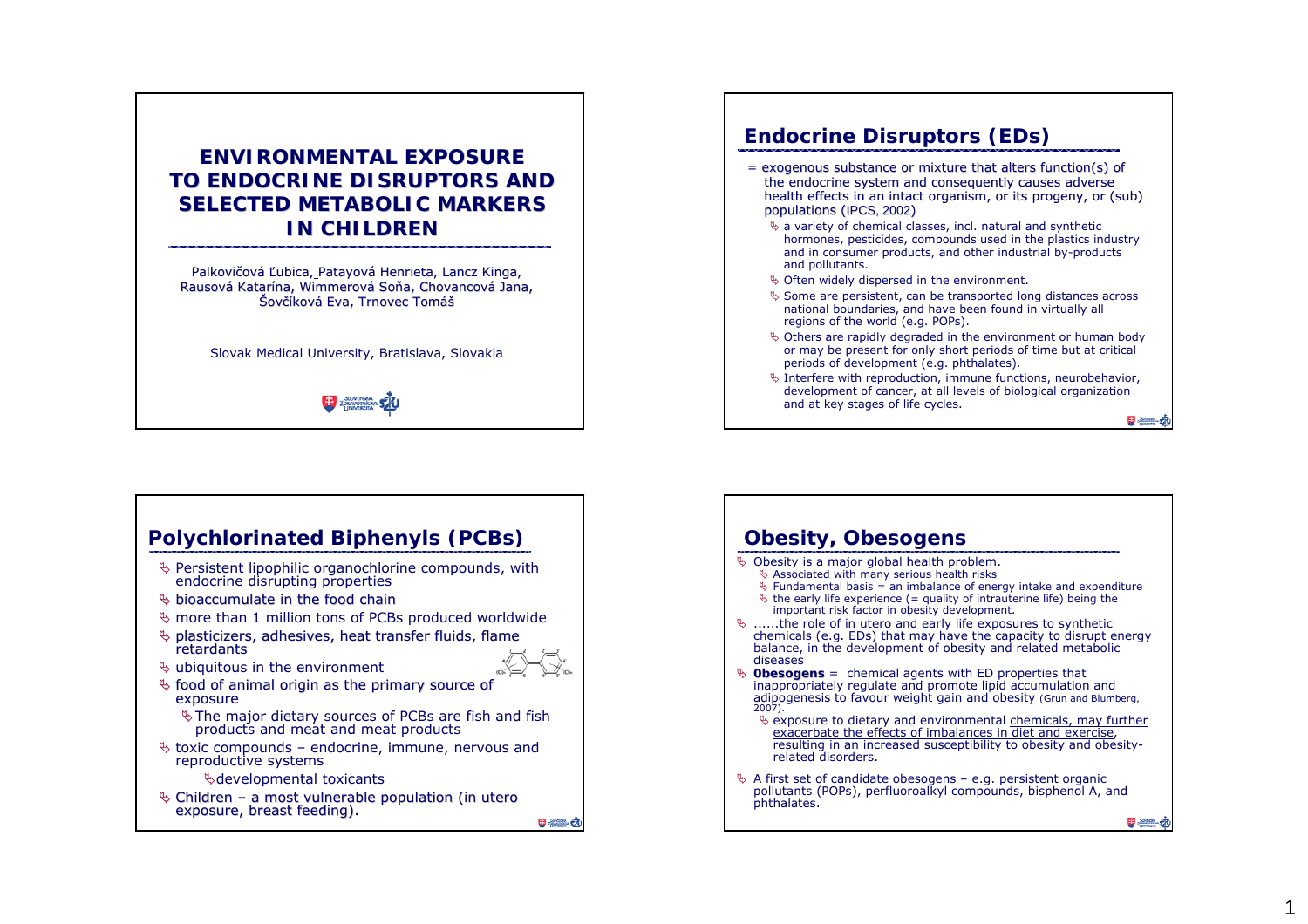# **Adipose Tissue, Adipokines**

- ª **Adipose tissue** = an active secretory organ
- $\%$  Adipokines = metabolically active proteins
	- $\%$  produced by fat cells (adipocytes),
	- $\%$  affecting metabolically active tissues
	- $\%$  regulating several neuroendocrine axes

#### ª **Leptin**

- $\%$  the regulator of food intake and energy expenditure at the hypothalamic level
- $\%$  an indicator of total fat mass
- $\%$  High circulating levels of leptin in obese subjects suggest leptin resistance in obesity ........ an inability of high circulating leptin levels to suppress appetite and increase energy utilisation.

#### ª **Adiponectin**

- $\%$  a key molecule in "metabolic syndrome"
- $\%$  a regulatory effect on insulin sensitivity
- $\%$  Decreased levels in obese and overweight patients

日無名





### **Aim**

 $\%$  to asses the effect of prenatal and postnatal exposure to PCBs on the levels of selected adipokines in 7year-old children, born and living in living in Michalovce region. Michalovce region.

日 無益式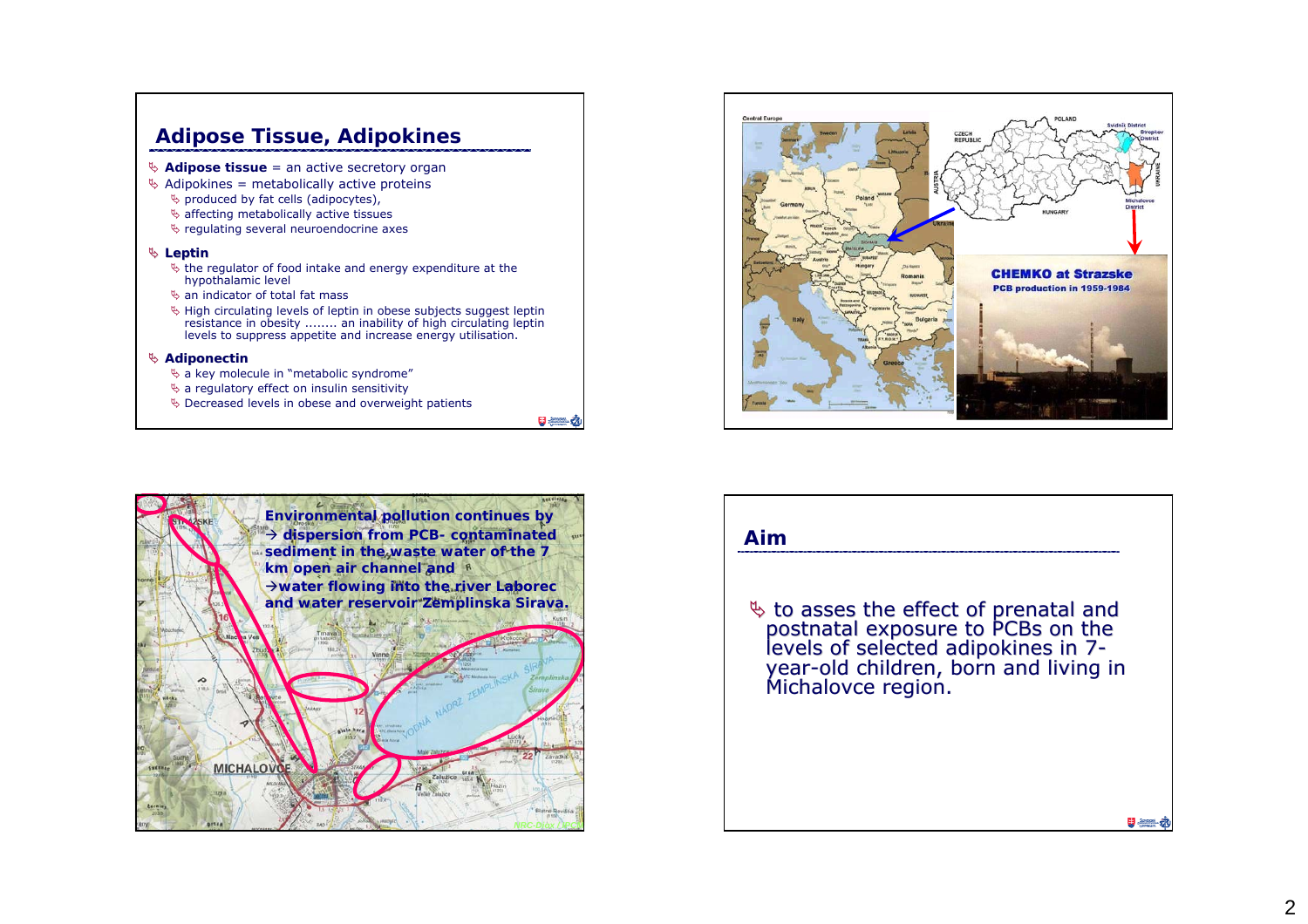### **Methods**

- $\%$  Cohort of children, born and living in the Michalovce region (N=450) ..... followed from birth.
- $\%$  At 7 years of age:
	- $\%$  fasting blood samples collection
	- $\%$  levels of leptin and adiponectin measured in blood (N=267) using ELISA method.
- $\%$  Selected PCB congeners in cord blood and at the age of 6 years were analyzed by high-resolution – gas chromatography (HR-GC).
- $\%$  Administration of questionnaire:  $\%$  data on health status and socio-demographic and environmental characteristics.
- $\%$  Multiple linear regression was used for assessment of the association between prenatal and current PCB exposures and the levels of adipokines (STATA 6.0 for Windows).

日本社





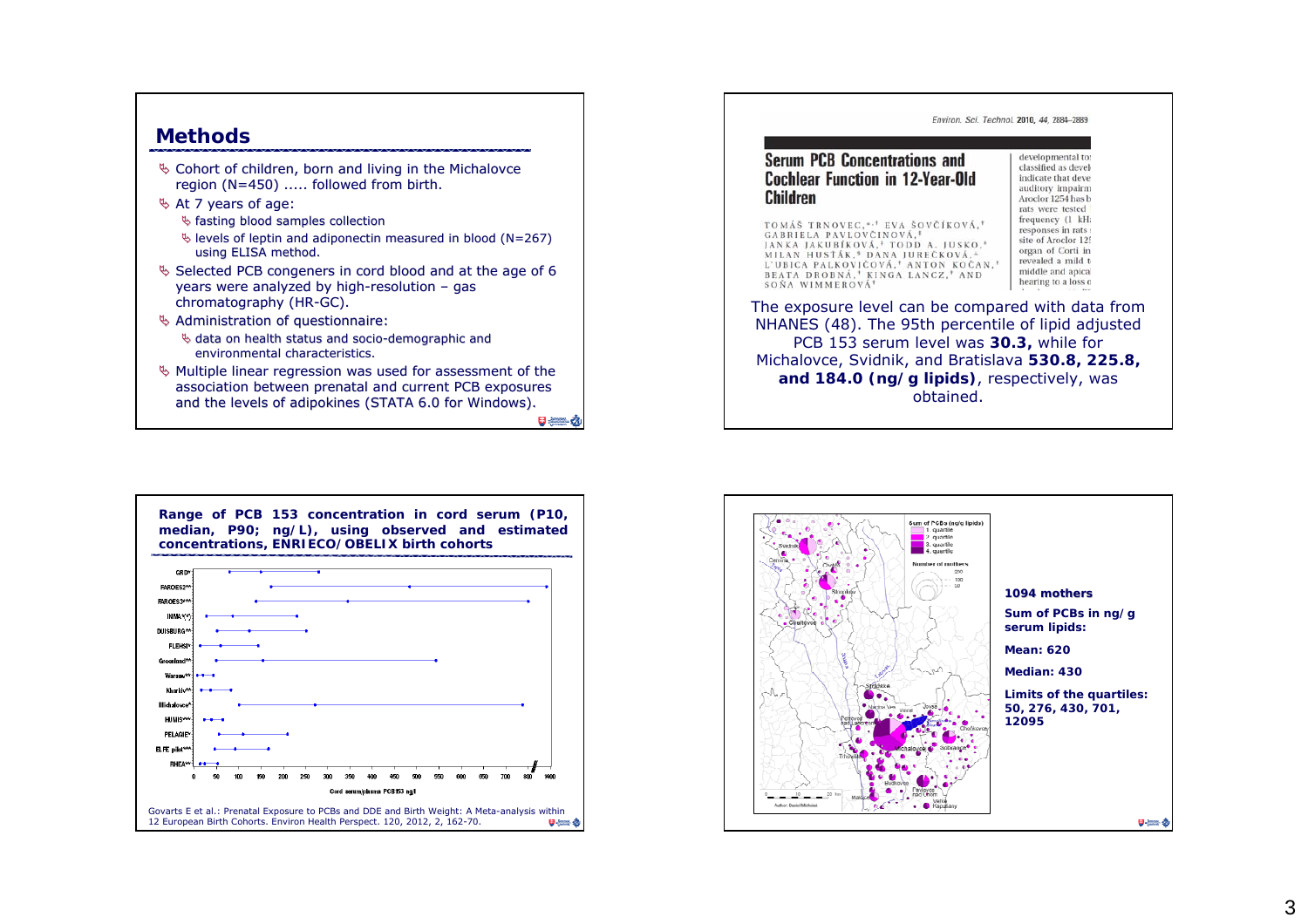





| Leptin            |                              |           |              |  |
|-------------------|------------------------------|-----------|--------------|--|
|                   | <b>Parameter</b><br>estimate | <b>SE</b> | p value      |  |
| Log (PCB153 6Y)   | $-0.45$                      | 0.101     | ${}_{0.001}$ |  |
| Gender (0, 1)     | 0.45                         | 0.213     | 0.034        |  |
| Etnicity $(0, 1)$ | $-0.87$                      | 0.315     | 0.006        |  |

### **Adiponectin**

|                   | <b>Parameter</b><br>estimate | <b>SE</b> | p value |
|-------------------|------------------------------|-----------|---------|
| Log (PCB153 cord) | $-0.07$                      | 0.041     | 0.101   |
| Gender (0, 1)     | 0.03                         | 0.062     | 0.625   |
| Etnicity $(0, 1)$ | 0.08                         | 0.093     | 0.374   |
|                   |                              |           |         |